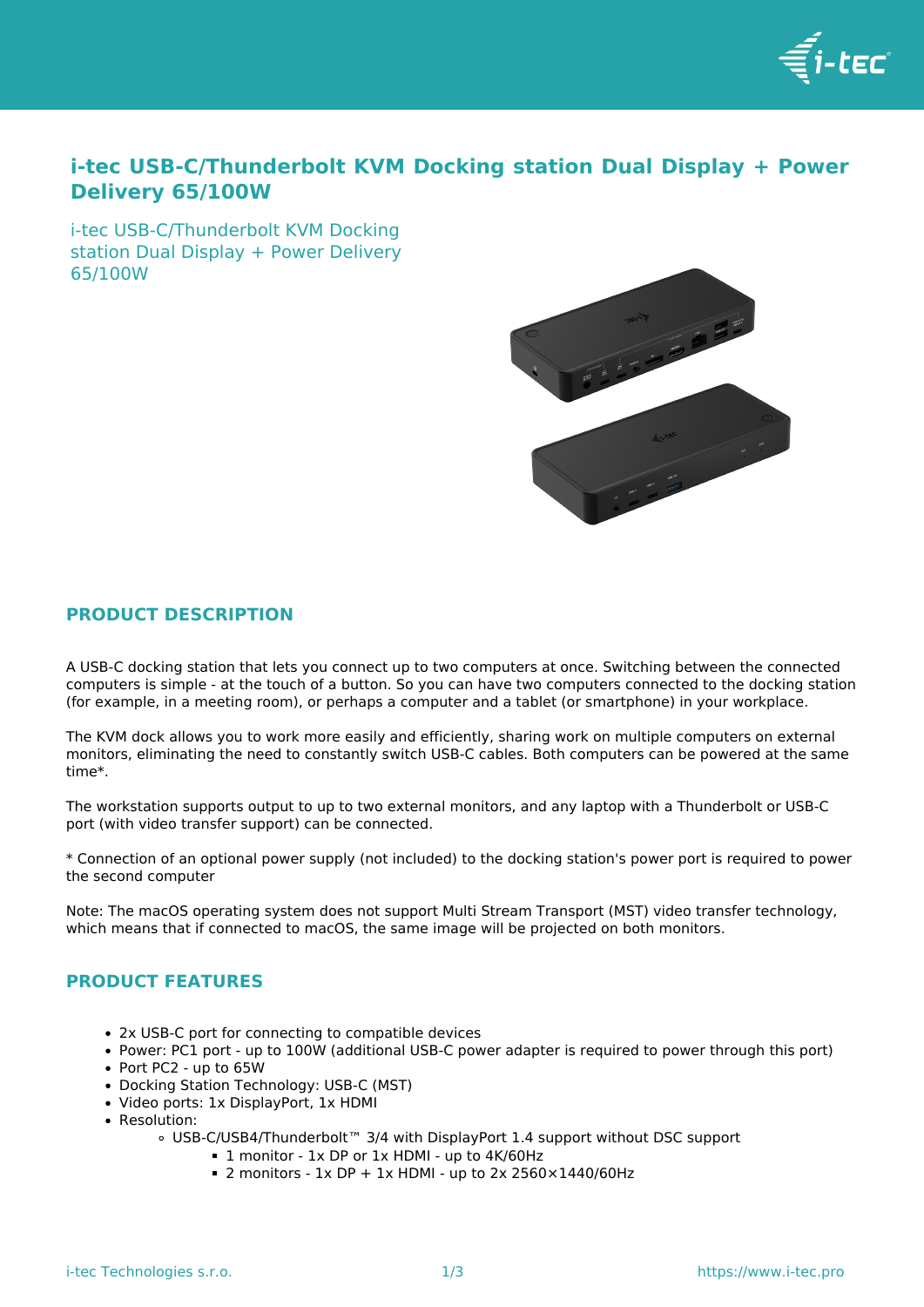

- USB-C/USB4/Thunderbolt™ 3/4 with DisplayPort 1.2 support
	- 1 monitor 1x DP or 1x HDMI up to 4K/30Hz
	- $\blacksquare$  2 monitors 1x DP + 1x HDMI up to 2x 1920×1080/60Hz
- 2x USB 3.2 Gen 1
- 1x USB 3.2 Gen 1 with fast charging support (BC 1.2)
- 1x USB-C power only (power pass-through for PC1 port)
- 2x USB-C 3.2 Gen 1
- 1x Ethernet GLAN RJ-45 port (ASIX AX88179)
- 1x 3.5mm audio combo port
- 1x 3.5mm switch port (this port is for connecting a HW switch.)
- 1x power input (20V/6A)
- Power button to turn the docking station on/off and to switch between inputs
- LED indication
- Kensington lock support
- USB-C cable (100 cm)
- OS: Windows 10/11, macOS, Android, iPadOS, Chrome OS and Linux with latest updates
- Product dimensions: 185 x 79 x 28 mm
- Product weight: 265 g
- Package dimensions: 250 x 205 x 50 mm

#### **Hardware requirements:**

Device with a free USB-C, USB4 or Thunderbolt™3/4 port

#### **Power Delivery Requirements:**

Devices with a free USB-C, USB4 or Thunderbolt™3/4 port with "Power Delivery" support.

#### **Video Output Requirements:**

Devices with a free USB-C, USB4 port with "DisplayPort Alternate Mode" support or Thunderbolt™ 3/4 port

### **SPECIFICATION**

| <b>Part Number</b>         | <b>Product Description &amp; EAN</b>                                                                                                                                                    |
|----------------------------|-----------------------------------------------------------------------------------------------------------------------------------------------------------------------------------------|
| C31DUALKVMDOCKPD           | i-tec USB-C/Thunderbolt KVM Docking station Dual Display + Power<br>Delivery 65/100W<br>EAN: 8595611705250                                                                              |
| C31DUALKVMDOCKPDUK         | i-tec USB-C/Thunderbolt KVM Docking station Dual Display + Power<br>Delivery 65/100W<br>EAN: 8595611705267                                                                              |
| <b>Hardware</b>            |                                                                                                                                                                                         |
| Bus type                   | USB-C, Thunderbolt-3, Thunderbolt-4                                                                                                                                                     |
| <b>Ports/Connectors</b>    |                                                                                                                                                                                         |
| <b>System Requirements</b> |                                                                                                                                                                                         |
| Operating system           | Windows 10<br>macOS X<br>Android<br>Linux<br>Chrome OS R51 or laterWindows 10 - Automatic installation of OS<br>drivers. Other operating systems - manual driver installation. Firmware |